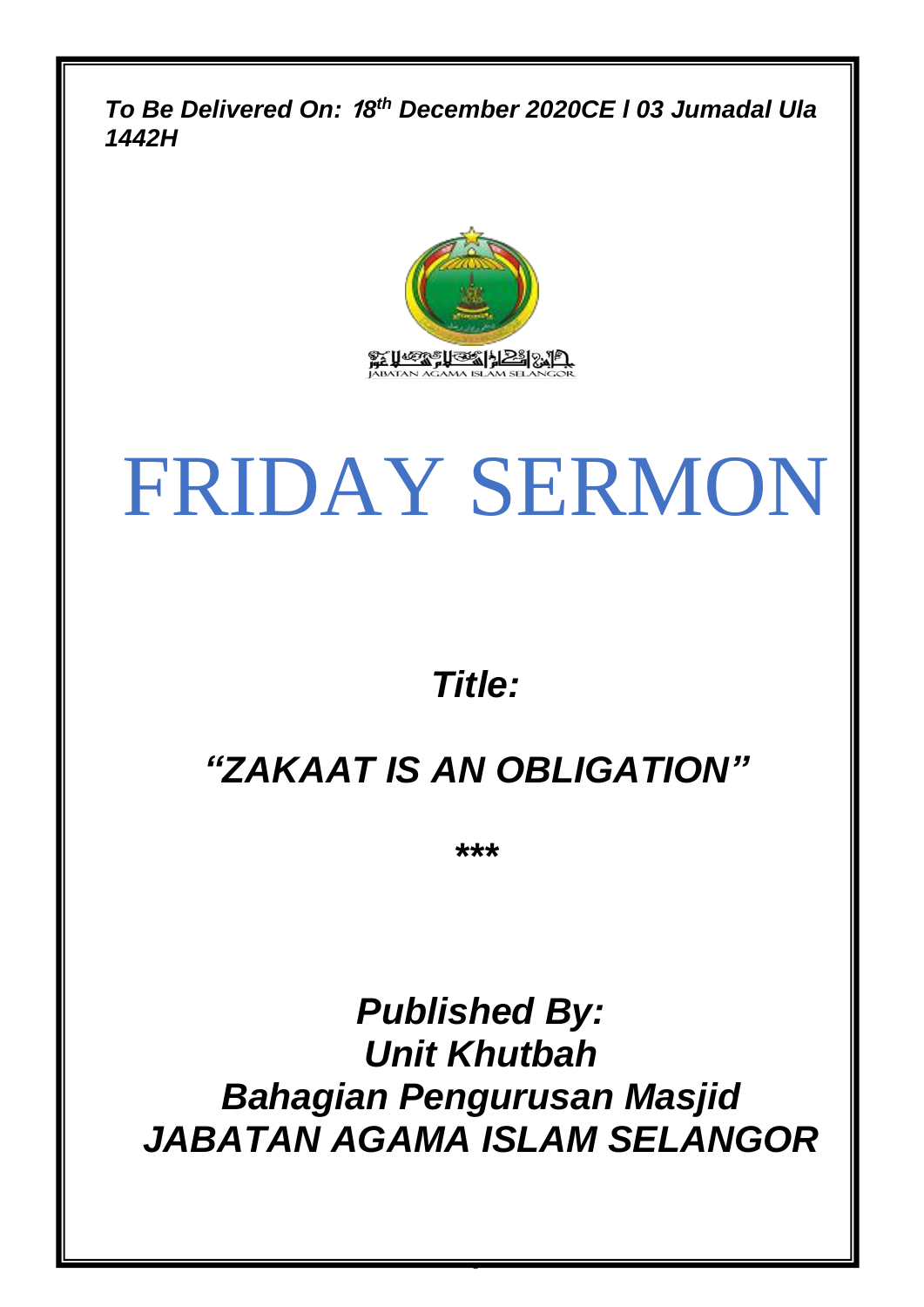## *"ZAKAAT IS AN OBLIGATION"*

 $\overline{\phantom{a}}$ اَلْحَمْدُ لِلَّهِ الْقَائِلِ : إِنَّمَا وَلِيُّكُمْ ٱللَّهُ وَرَسُولُهُۥ وَٱلَّذِ  $\frac{1}{2}$ و<br>ا **ٔ**  $\overline{\phantom{a}}$ ْ  $\frac{1}{2}$ ֦֧֦֧֦֧֦֧֦֧֦֧֦֧֜֜֜֜֓֓<br>**֡** <u>ہ</u> وا ُو ند ِرِ ام ر<br>2 ء ِينَ یہ<br>۱ .<br>م سُولُهُو وَ و<br>مم  $\frac{1}{\sqrt{2}}$ و ِ<br>په ر<br><u>ر</u>  $\frac{1}{\alpha}$ و ِ<br>آھ<br>آھ وَلِيُّكُمُ ٱللَّهُ و و ا و ر<br>م  $\tilde{\lambda}$ ى<br>بە ِن إ  $\ddot{\cdot}$ كِعُونَ و<br>م ِ<br>په هُمُ رَا  $\frac{1}{2}$ و<br>ج  $\frac{1}{\alpha}$ و  $\ddot{\tilde{}}$ ة و ٰ ِ<br>پ  $\mathcal{S}_{\mathcal{A}}$ ِ<br>په ٱلز .<br>^ <sup>و</sup> قَزْنُونَ ر ہ<br>۶ ُو  $\frac{1}{\alpha}$ و ا<br>الم ة و ٰ ر<br>آ  $\mathcal{L}$ ِ<br>سَ الصَّ  $\ddot{\cdot}$ ينَ يُقِيمُونَ و و<br>د ۔<br>آ الَّذِينَ يُقِيمُونَ الصَّلَوٰةَ وَيُؤْتُونَ الزَّكَوٰةَ وَهُمْ رَاكِعُونَ ۚ ۞ 1 ہ<br>آ سَّيِّسَ اللَّهُ وَحَدَهُ لاَ شَرِيكَ لَهُ وَأَشْهَدُ أَنَّ مُحَمَّدًا<br>أَشْهَدُ أَنْ لَا إِلَهَ إِلَّا اللَّهُ وَحْدَهُ لاَ شَرِيكَ لَهُ وَأَشْهَدُ أَنَّ مُحَمَّدًا `<br>م• لا<br>پن  $\frac{1}{2}$  $\frac{1}{2}$ ر<br>ڊ ا<br>م ं<br>न  $\tilde{\cdot}$  $\frac{1}{2}$ ر<br>ا ر<br>زن ر<br>د ֧׆<br>׆ ا<br>م ر<br>د ا<br>آ ِ 7<br>ू<br>\* ر<br>پ ُ<br>ُ م<br>م ر<br>م اس<br>ا ً<br>ا ر<br>آ ๋<br>ጎ ا<br>ما ِ<br>€ِ حَّدَ مِنْ وَلَٰهُ. اَللَّهُمَّ صَلِّ وَسَلِّمْ عَلَى سَيِّدِنَا مُحَمَّدٍ وَعَلَى ءَالِهِ  $\ddot{\cdot}$ َ<br>آ .<br>ح  $\tilde{\cdot}$ <u>لم</u> ِ<br>ما .<br>م  $\ddot{\phantom{0}}$  $\frac{1}{2}$  $\frac{1}{2}$ ۔<br>آ ً<br>م ِّ<br>ا  $\overline{r}$  $\tilde{\cdot}$ لة<br>م و<br>ر<br>ر نج<br>آا َ ءِ<br>ھ  $\ast$ ់<br>^ و<br>م  $\tilde{\cdot}$  $\tilde{\cdot}$  $\frac{2}{\lambda}$ ه ۷<br>م لم ់<br>រ ب .<br>م ع .<br>وَأَصْحَابِه أَجْمَعِيْنَ.  $\overline{\phantom{a}}$ د<br>پن  $\tilde{\phantom{a}}$  $\ddot{\phantom{0}}$ ْ  $\frac{1}{\sqrt{2}}$ ر<br>پنج لْمُبْلِمُونَ! اِتَّقُواْ اللَّهَ! أُوْصِيكُمْ وَإِيَّايَ بِتَقْوَى  $\frac{1}{2}$ ֦֧֦֧֦֧֦֧<u>֦</u>  $\frac{1}{2}$ **ر**<br>: ا<br>ا  $\frac{1}{2}$  $\tilde{\cdot}$ <u>و</u> ֦֧֦֧֦ **ہ**<br>: ֦֧֦֧֦  $\frac{9}{4}$ الة  $\ddot{\phantom{0}}$ ›<br>ለ أَمَّا بَعْدُ، فَيَاۤ أَيُّهَا الْمُ م<br>ما ُ<br>وُلا<br>•  $\frac{1}{2}$ َ  $\frac{1}{2}$ و<br>ا ْ َ<br>ِمَ ر<br>آن ر<br>پنج  $\frac{1}{2}$ از ف د ق ِهللا ف ى: ال ع ت الَ َّللا <sup>ا</sup> ُ .ق ون ق ت  $\ddot{\cdot}$ ْ  $\frac{1}{2}$ -<br>∶• لا<br>آ  $\overline{\phantom{a}}$ ئے<br>ج ا<br>نا  $\ddot{\cdot}$ ا<br>من سم<br>الديد ِّ<br>مُ الما م و<br>په نت ِ<br>ج أ ر<br>م و ىد<br>1 َِل إ ِ<br>پ مُوتَنَّ ور و  $\ddot{\cdot}$ نَّذ<br>ت ر<br>1 َل  $\frac{1}{2}$ اتِهِۦ و  $\ddot{\Omega}$ ؞ؘٛؿۧ ور ِ<br>په قی  $\overline{\phantom{a}}$ ح ہ<br>آک قَوا اللَّهَ ا<br>ا ور ِ<br>په نُوا اڌّ ا<br>ا ُو<br>و  $\frac{1}{2}$ ام  $\tilde{\cdot}$ ء ِينَ ِ<br>آ ا الَّذِ  $\frac{1}{4}$ ه و<br>د سَ<br>ڊ ۔<br>ع  $\overline{\phantom{a}}$ ِ<br>ِرِ د  $\ddot{\cdot}$ ون و لِم  $\ddot{\phantom{0}}$ س و<br>مم مُّسَٰلِمُونَ. 2

#### **Dear blessed Muslims,**

Let us altogether strive to increase our *taqwa* of Allah *Subhaanahu Wa Ta'aala* by fulfilling all of His Commands and avoiding all of His prohibitions. May we attain the pleasure of Allah *Subhaanahu Wa Ta'aala* in this world and the Hereafter.

Today I will be discussing upon a *khutbah* titled *"ZAKAAT IS AN OBLIGATION."*

#### **Dear beloved audience,**

In 2020, Covid-19 has become the most difficult tribulation for all of us. According to various researches, hundreds of thousands of people have lost their jobs, while thousands of businesses have been greatly affected,

<sup>&</sup>lt;sup>1</sup> al-Maa'idah 5:55.

<sup>2</sup> Aal-'Imraan 3:102.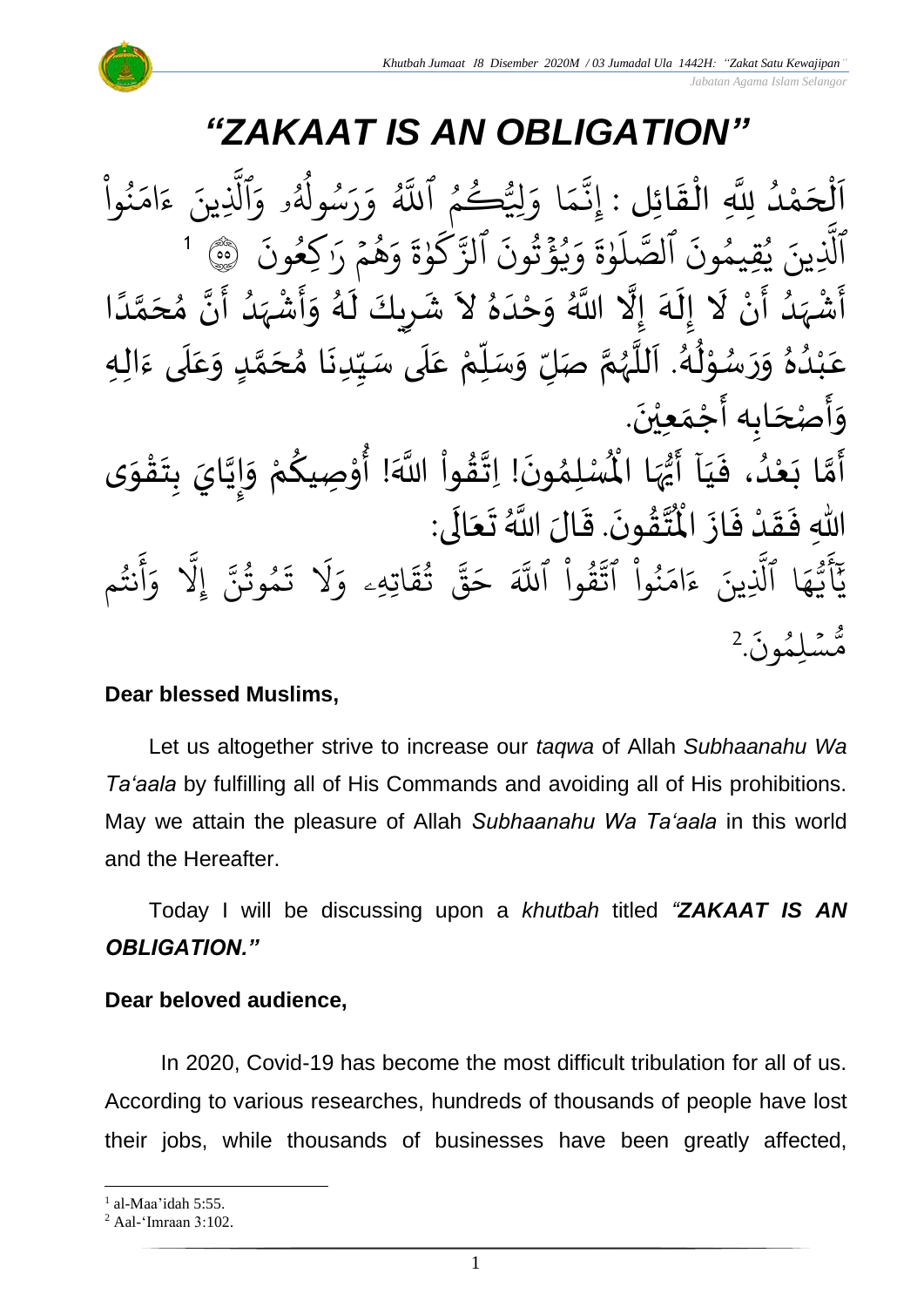

causing tremendous increase in unexpected poverty. The Selangor *Zakaat* Board (*Lembaga Zakat Selangor* or LZS) is forecasting a 20% increase in poverty this year. All of these necessitate that we ask ourselves, what are the roles that we should mutually undertake? The government had strived their level best to minimize the effect of this pandemic, and similarly with the role of LZS and other welfare institutions, always striving to ensure the devastating impact does not cause the Muslims to plunge into severe damaging quagmire. Hence, what about our very roles? Dearest congregation, in the year 18 *Hijri*, while plagued with the year of drought ( **ٌ ام ع َ الر اد ة م** ( in Madeenah, 'Umar al-Khattaab *radiyAllaahu 'anh* had asked the **َ َ** governors in various provinces, such as Yemen and Syria, to collectively lighten the burden of the people of Madeenah. This shows that Islam obligates us to practice the mutual aiding of one another, what more when there are those amongst us that are genuinely in dire need.

In the *hadeeth* of 'Abdullah bin 'Umar *radiyAllaahu 'anhuma*, Rasulullah صلى الله عليه وسلمhad said:

ِ<br>نُّسْلِمِ لا يَظْلِمُهُ وَلا يُسْلِمُهُ وَمَنْ كَانَ فِي  $\ddot{\phantom{0}}$ ์<br>-<br>-ْ  $\frac{1}{2}$  $\tilde{\cdot}$ ر<br>گ ›<br>ጎ **ٍ**  $\tilde{\cdot}$ و<br>گ ๋<br>ጎ ֦֧֦֧֦֧֦֧֦֧֦֧֦֧֧֦֧֝֝֝֟֓֓֓֜֜֓֓<br>**֧**  $\ddot{\phantom{0}}$ لْمُسْلِمُ أَخُو الْمُ **ٍ**  $\frac{1}{2}$ <sub>ይ</sub> الْم ً **ا∗**<br>\* ِ مُسْتِمِ الْحَرِ الْمُسْتِرِ - يَسْتِمْ رَبِّ يَسْتِمْهُ رَبْسَ الْمَنْ عَنْ مُسْلِمٍ كُرْبَةً }<br>حَاجَةٍ أَخِيهِ كَانَ اللَّهُ فِي حَاجَتِهِ وَمَنْ فَرَّجَ عَنْ مُسْلِمٍ كُرْبَةً َے<br>بہ ْ نہ<br>عر ے<br>م ْ .<br>م ्<br>न ا<br>تار  $\frac{1}{2}$ ؙ<br>؞  $\frac{1}{2}$  $\frac{1}{2}$ :<br>-<br>- $\overline{\phantom{a}}$ 7<br>-<br>◆ ์<br>-<br>-لم<br>ج  $\ddot{\phantom{0}}$  $\overline{\phantom{a}}$ را<br>م ِّتِ سِّيِّةٍ ۖ عَنْ اللَّهُ عَنْهُ كُرْبَهَ مِنْ كُرُبَاتٍ يَوْمِ الْقِيَامَةِ وَمَنْ سَتَرَ مُسْلِمًا<br>فَرَّجَ اللَّهُ عَنْهُ كُرْبَةً مِنْ كُرُبَاتِ يَوْمِ الْقِيَامَةِ وَمَنْ سَتَرَ مُسْلِمًا  $\frac{1}{2}$ ں<br>. بة<br>أ ْ ْ ْ  $\frac{1}{2}$  $\frac{1}{2}$  $\frac{1}{2}$  $\frac{1}{1}$ )<br>ا ।<br>∕ ْ ر<br>م  $\ddot{\phantom{0}}$ و<br>و )<br>و ំ<br>• ً<br>أ∙ّ ً<br>بہ .<br>، ــو<br>مخ .<br>و ៎<br>៖ .<br>م ्<br>। انہ<br>م ا<br>-<br>-نه<br>م ِ<br>ِم ل ِة ام ِقي ال م و ي َّللا ا ُ ه ر سَ  $\frac{1}{2}$ ُ<br>ِمَ ا<br>أ  $\frac{1}{2}$ ់<br>្  $\frac{1}{2}$ ُّ ِ َ  $\ddot{\phantom{0}}$ بة<br>أ

*"A Muslim is the brother of a fellow Muslim. He should neither commit oppression upon him nor ruin him, and he who meets the need of a brother, Allah would meet his needs, and he who relieved a Muslim from hardship Allah would relieve him from the hardships to which he would be put on the Day of Resurrection, and he who did not expose*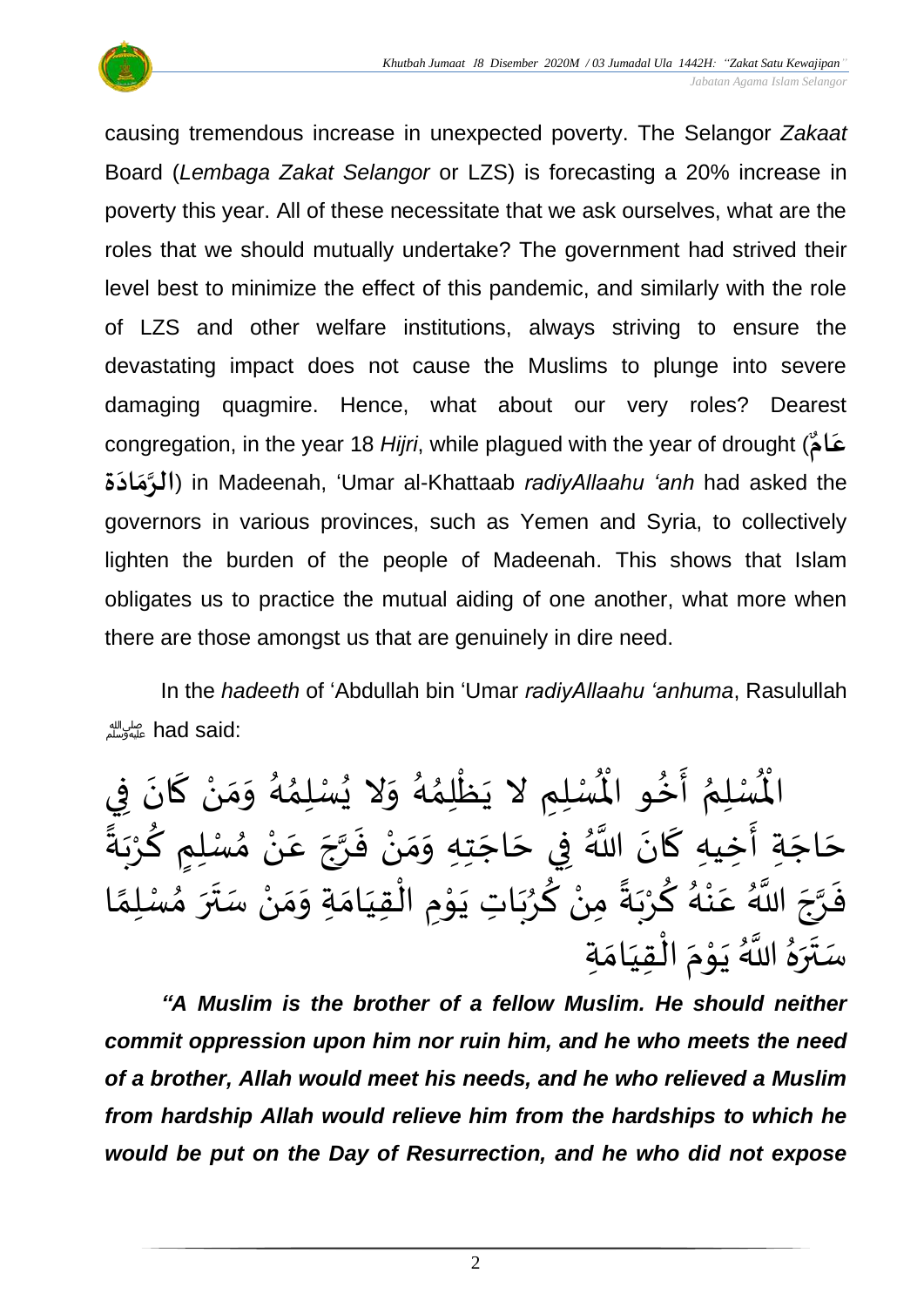#### *Jabatan Agama Islam Selangor*

### *(the follies of a Muslim) Allah would conceal his follies on the Day of Resurrection."*

#### *(al-Bukhaari and Muslim)*

This is what we must do with full cognizance, which is extending our hands in reducing the burden of others. In Islam, *zakaat* is the most appropriate channel in fulfilling the need of fellow Muslims. This is because *zakaat* ensures that only those that are genuinely afflicted by calamities will be aided. In this regard, LZS resorts to proactive measures in identifying the poor, so as to aid them immediately.

#### **Dear blessed Muslims,**

Since the pandemic began, LZS has channeled *zakaat* aid amounting over RM232 million to affected Muslims, specifically to more than 60,000 families in Selangor, whom are from among the poor, needy, and *mu'allaf* (Muslim reverts). In reality, this is a very big commitment and prolonged in nature. However, coinciding with the duration of the pandemic that is neverending, LZS acknowledges that the need for *zakaat* assistance has risen; while the available *zakaat* funds are totally limited. It is worried that it will come to a point where the *zakaat* funds will no longer be able to meet these needs. At the same time, this pandemic phenomenon has greatly affected various sectors of the economy. Selangor, as the most advanced state, has been directly affected in a very severe manner. Thousands of employees were laid off, and many businesses have collapsed. In effect, *zakaat* collection is simultaneously impacted, and the most worrying thing is that these affected individuals can have their statuses immediately changed to become among the *masaakeen* (needy). Just imagine, at a time when the *zakaat* collection is at the risk of plunging, yet the amount of poverty increases. Definitely this scenario is very worring to all of us.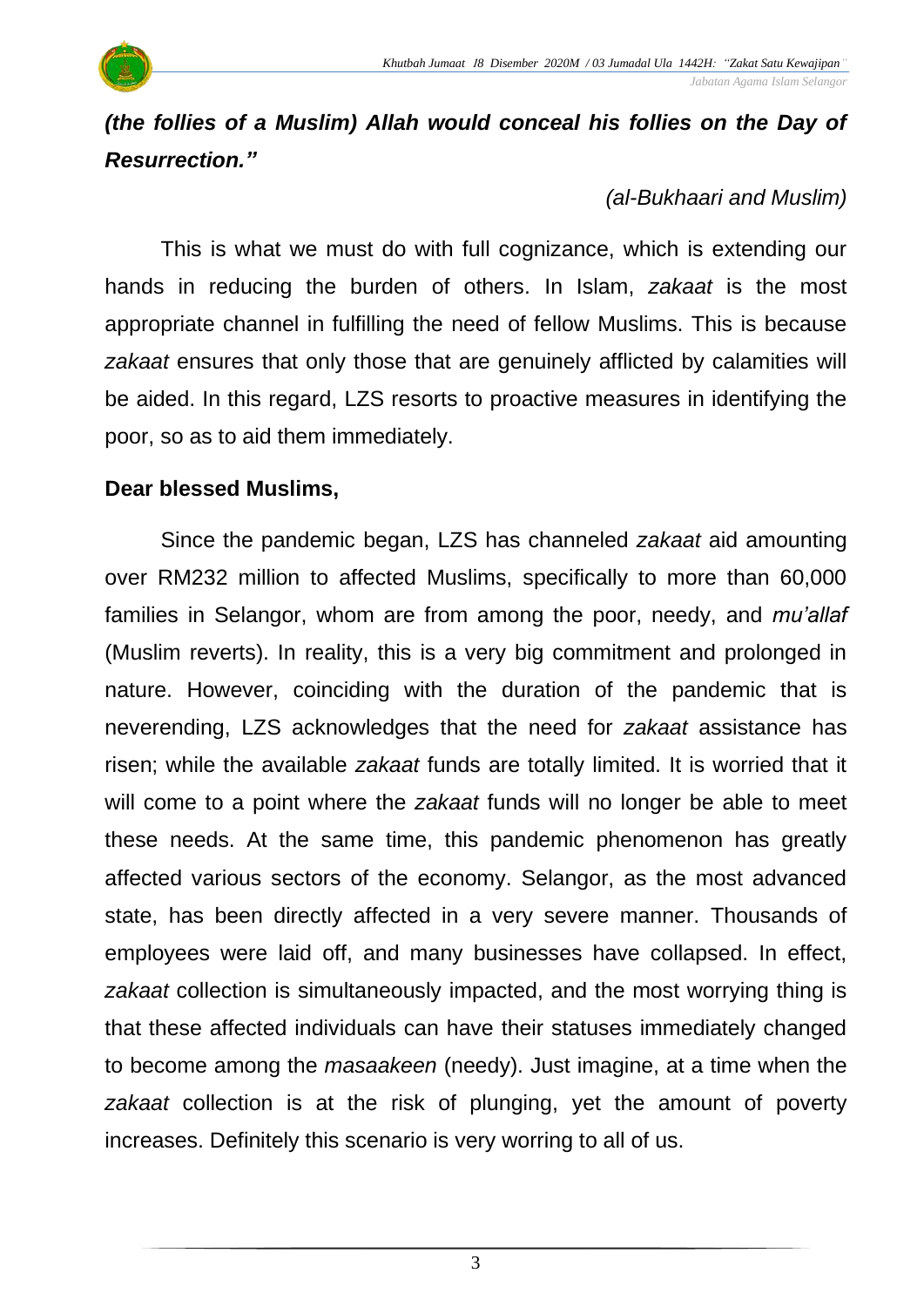Therefore, let us come together to mutually aid in dealing with this phenomenon. Let us fulfill our *zakaat* with the Selangor *Zakaat* Board and have certainty that every single cent of *zakaat* given will serve as witness on the Day of Judgment. In the *hadeeth* of Abu Maalik *radiyAllaahu 'anh*, Rasulullahصلى الله عليه وسلمsaid:

 $\overline{\phantom{a}}$ وَالصَّدَقَةُ بُرْهَ ْ ُ<br>پ ُ<br>مُ•  $\frac{1}{2}$  $\frac{1}{1}$ ا<br>بر<br>ر  $\frac{1}{2}$ و<br>ا وَالصَّلاَةُ نُورٌ وَالصَّدَقَةُ بُرْهَانٌ وَالصَّبْرُ ضِيَاءٌ وَالْقُرْآنُ <sup>∂</sup> و<br>پيد  $\tilde{\zeta}$ ا<br>تە  $\frac{1}{2}$ ُ<br><sup>♦</sup> ْ  $\frac{9}{4}$ ֦֧֦֧֦֧֝<u>֦</u>  $\frac{1}{2}$  $\frac{9}{2}$ وَالصَّبْرُ ضِيَاءٌ  $\frac{1}{1}$ ُ<br>ٌ∙ ْ اتا<br>در  $\ddot{\ }$ و<br>م• ان كَ ل َ ر<br>پہ مُحِّبةٌ ة<br>م و<br>•

*"And the salaah (prayer) is a light, and charity is a proof, and patience is illumination, and the Qur'an is a proof either for you or against you."*

*(Muslim)*

#### **Respected audience,**

Indeed, in a predicament that greatly tests one's faith, let us plant deep within our hearts that the *zakaat* fulfilled is a seed of goodness that yields tremendous reward, as firmly stated by Allah *Subhaanahu Wa Ta'aala* in verse 277 of soorah al-Baqarah:

 $\frac{1}{2}$ ام  $\tilde{\epsilon}$ ء ِينَ ِ<br>آ ٱَّل ِ<br>په ِن إ  $\ddot{\mathbf{r}}$ ة و ١, ر<br>سم  $\mathsf{S}_{\cdot}$ ب<br>ج وُا الزَّ ْ ا و<br>م  $\ddot{\cdot}$ ات  $\tilde{\epsilon}$ ء ر<br>ہ و  $\ddot{\mathbf{z}}$ ة و ۱, ر<br>آ  $\uplambda$ ىر<br>مە ٱلص وا ام **ٔ** و<br>م  $\ddot{\tilde{}}$ ق ِ<br>ج أ  $\frac{1}{\alpha}$ ِ<br>صَلِحَـٰتِ وَ ٰ حِلوا الصَّ ْ مُ و<br>ا ِ<br>م ع  $\frac{1}{c}$ نُوا وَ ْ مُ ُو<br>و  $\ddot{\cdot}$ نُونَ ُو  $\ddot{\cdot}$ ز  $\frac{1}{2}$ ِ هُمْ يَحُ  $\frac{1}{2}$ و<br>ج ر<br>1 َل  $\frac{1}{\alpha}$ ي<u>ُه</u>مُ وَ  $\frac{1}{2}$ ؚ<br>ۣ ر<br>آ  $\mathcal{L}$ ِ<br>م ع وٌفٌ  $\ddot{\cdot}$ خ ر<br>1 َل  $\frac{1}{2}$ مجمَّ وَ  $\frac{1}{2}$ ں<br>د ب<br>ب ِ<br>پ ر َ جَرُهُمْ عِندَ  $\frac{1}{2}$ و<br>پو ُو  $\frac{1}{2}$ ِ<br>ج أ  $\frac{1}{2}$ و ۔<br>په ر<br>م .<br>أ لَهُمْ أَجْرُهُمْ عِندَ رَبِّهِمْ وَلَا خَوْفٌ عَلَيْهِمْ وَلَا هُمْ يُحْزَنُونَ ۞

*"Indeed, those who believe and do righteous deeds and establish prayer and give zakaah will have their reward with their Lord, and there will be no fear concerning them, nor will they grieve."*

In this verse, Allah *Subhaanahu Wa Ta'aala* had stated that those who have fulfilled their *zakaat* obligation will be guaranteed by Allah *Subhaanahu Wa Ta'aala* in three matters, namely attaining rewards from Allah *Subhaanahu Wa Ta'aala*, having no fear concerning their worldly life, and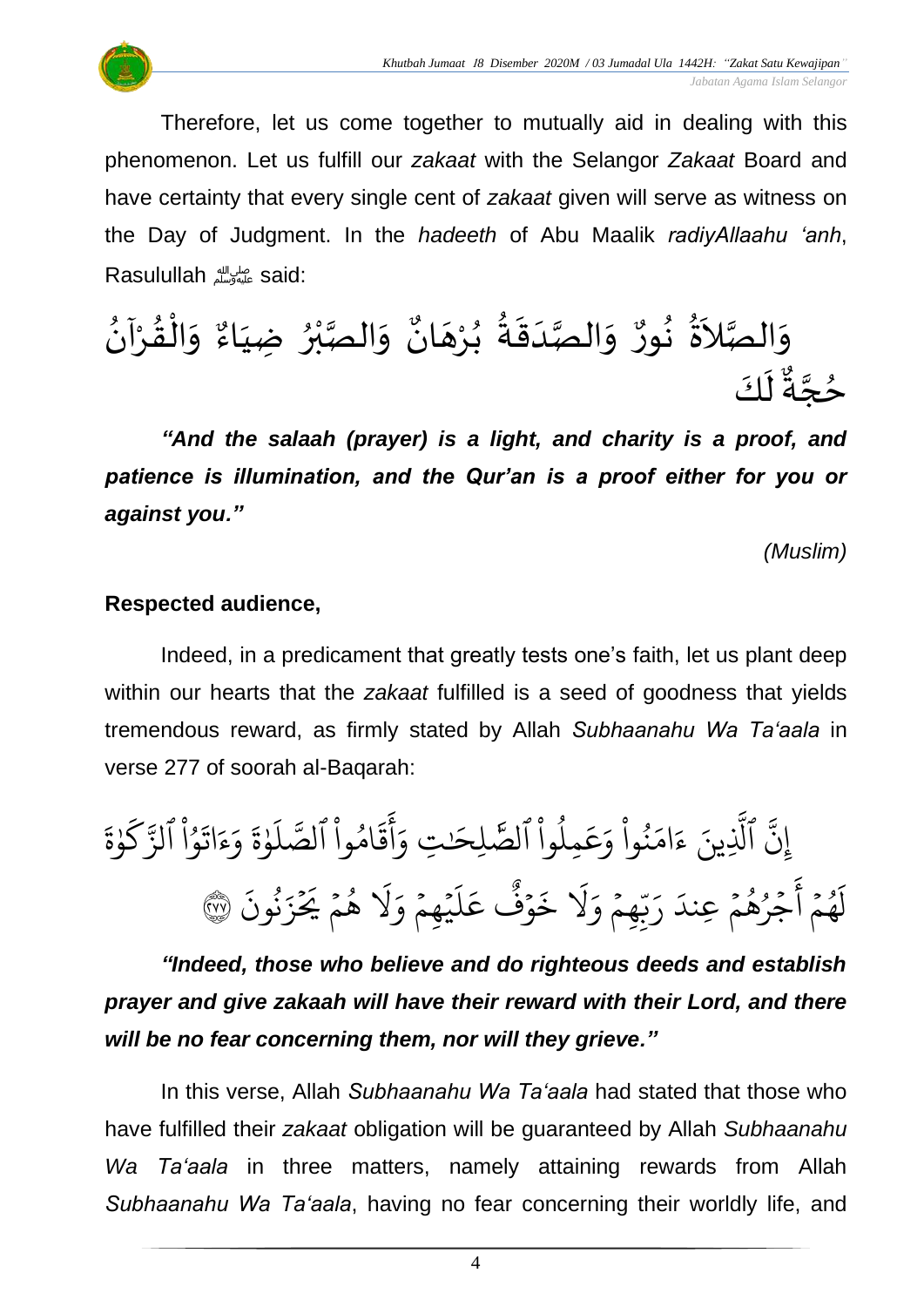

also having no grief over it. May our *zakaat* serve as the reason for the assistance of Allah *Subhaanahu Wa Ta'aala* to be bestowed upon us, increasing our *rizq* (sustenance), sparing us from calamities, and facilitation in all of our affairs in this world and the Hereafter. The Selangor *Zakaat* Board is always ready to shoulder the *amaanah* (trust) upon your *zakaat*. Let us establish our *zakaat* through online payment for it is more secure and convenient.

#### **Beloved audience,**

According to the data furnished by LZS, up until 2019, the total number of Muslims having fulfilled *zakaat* through LZS is still low. From a total population of 3.9 million Muslims in Selangor, only 311,000 have actually fulfilled their *zakaat*. If we are to take a modest figure, say approximately 1.6 million Muslims in Selangor that are qualified and eligible in giving *zakaat*, it remains that the 311,000 figure is still very modest.

Even so, we are truly grateful to Allah *Subhaanahu Wa Ta'aala*, for Selangor still recorded the highest collection in Malaysia, with RM855 million collected. Moreover, Selangor is also the state with the highest *zakaat* distribution, which is comprised of almost 60,000 families of the poor, needy, and *mu'allaf*, as well as hundreds of thousands of other *asnaf* (eligible zakaat recipients). In fact, as a whole, all eight categories of *asnaf* were disbursed with an amount of RM868.2 million in Selangor. This is this the proof of LZS' commitment in ensuring that *zakaat* is collected and distributed effectively.

#### **Dear noble audience,**

The conclusions that we can derive from the *khutbah* this time are:

1. It is *waajib* (obligatory) for the Muslim *ummah* to have certainty that every obligations and commands from Allah that are fulfilled in this world will be rewarded by Allah *Subhaanahu Wa Ta'aala* in the Hereafter.

5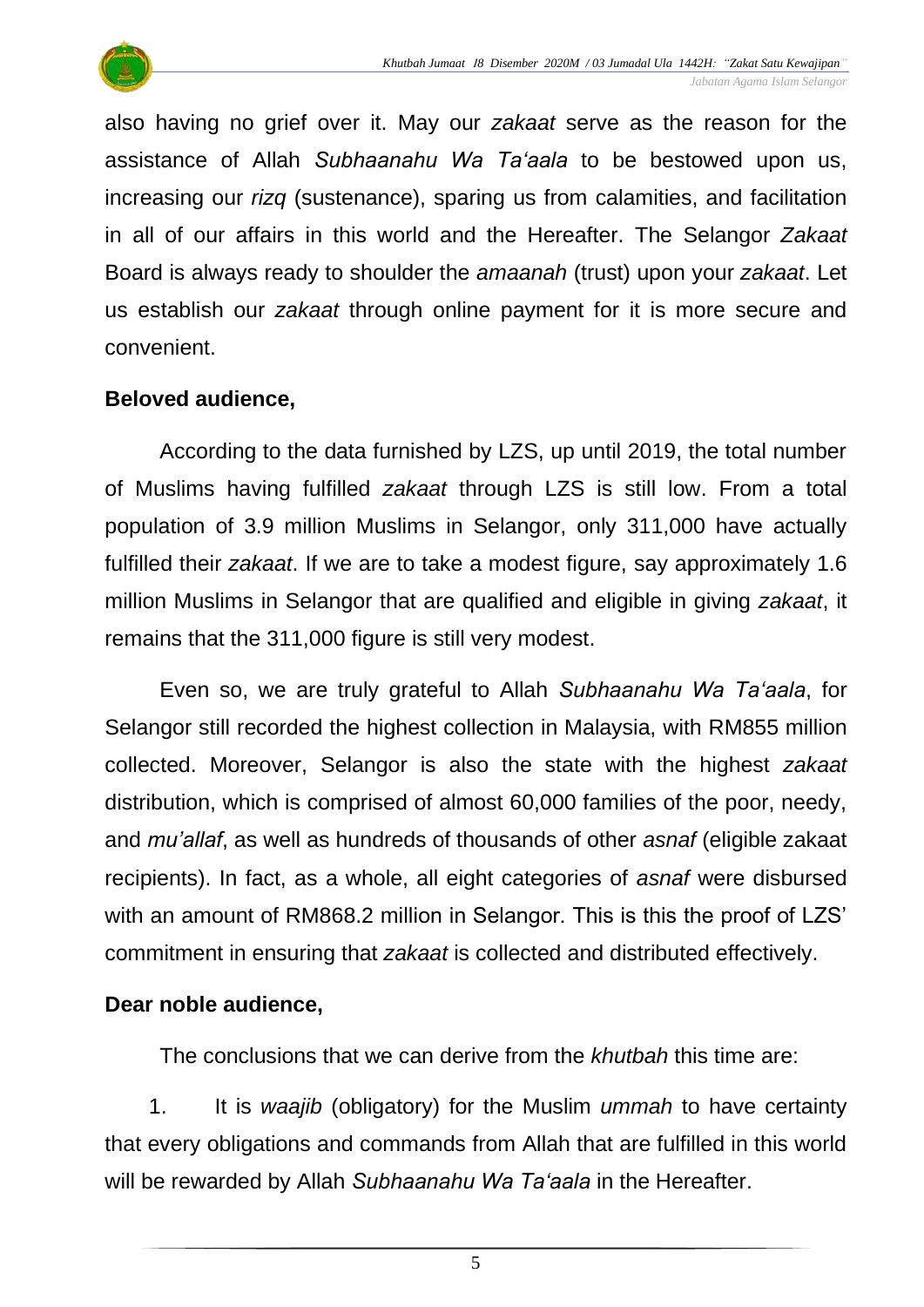2. It is *waajib* for the Muslim *ummah* to fulfil its *zakaat* obligation when all of its requirements are met.

3. The Muslim *ummah* must have certainty that the fulfilment of *zakaat* will result in the aid from Allah *Subhaanahu Wa Ta'aala* to be granted in their lives.

4. The Muslim *ummah* in the state of Selangor must fulfill its *zakaat* obligation through the Selangor *Zakaat* Board for they have been clearly proven as committed in distributing *zakaat* collection to qualified *asnafs*.

ِجِيمِ ِ<br>س ِن الر ا  $\tilde{\cdot}$ يْطَ **ٔ** ِ<br>په عُوذُ بِاللَّهِ مِنَ الشَّ ُ و<br>م ِ<br>ج أ ֧֓֟֓֓֓׆<br>ֺ֧֧֝֝<del>֟</del>ׇ֧ ة ِ نِي ر<br>آ  $\lambda$ ِ<br>م ع  $\frac{1}{\alpha}$ ارِ سِرَّا وَ<sub>َ</sub> ر<br>م ه ىد<br>م الذَّ ِ<br>م ِ و ل  $\frac{1}{2}$ یہ<br>1 ھُم بِالْدُ و<br>م ر<br>دا ل ֖֧֖֧֚֚֬֝֟֟֩<u>֓</u>֖֪֧֓֟֟֓ مَوَّا  $\frac{1}{2}$ ا<br>ع أ  $\ddot{\cdot}$ ون نفِق ي ِينَ ر ُو ِ<br>آ الَّذِينَ يُنْفِقُونَ آَمُوَالَهُمْ بِالَّيْلِ وَالنَّهَارِ سِرًّا وَعَلَّانِيَةً فَلَهُمْ آَجَرُهُمْ  $\frac{1}{2}$ و<br>ج ُو  $\frac{1}{2}$ ِ<br>ع أ  $\frac{1}{2}$ و ۔<br>پهم و<br>م ر<br>آ  $\mathcal{L}$  $\ddot{\cdot}$ ف  $\ddot{\cdot}$ نونَ ُو<br>په  $\ddot{\cdot}$ ز  $\frac{1}{2}$  $\tilde{z}$ هُمْ يَحُ  $\frac{1}{2}$ و<br>ج ر<br>1 َل  $\frac{1}{c}$ يثقةً وَ  $\frac{1}{2}$  $\ddot{\phantom{0}}$ ر<br>آ  $\uplambda$ ِ<br>م ع وٌڤ<br>وڤ  $\ddot{\cdot}$ خ ر<br>1 َل  $\frac{1}{c}$ و ِِهم  $\frac{1}{2}$ ر<br>د ب<br>ب ِ<br>ا عِندَ رَبِّهِمْ وَلَا خَوْفٌ عَلَيْهِمْ وَلَا هُمْ يَحْزَنُونَ ۞

*"Those who spend their wealth [in Allah's way] by night and by day, secretly and publicly - they will have their reward with their Lord. And no fear will there be concerning them, nor will they grieve."*

(al-Baqarah 2:274)

ْ بَارَكَ اللّهُ ۖ لِيْ وَلَكُمْ فِي الْقُرْآنِ الْعَظِيْمِ، وَنَفَعَنِيْ وَإِيَّاكُمْ بِمَا  $\overline{\phantom{a}}$  $\ddot{\cdot}$  $\ddot{\phantom{0}}$  $\tilde{\cdot}$ ْ َ ْ ْ  $\frac{9}{4}$ ֦֧֦֧֦֧֦֧֦֧֦֧֦֧֜֜֜֜֓֓<br>**֡** ْ <u>ہ</u>  $\tilde{\mathbf{r}}$  $\frac{1}{2}$ ْ  $\frac{1}{2}$  $\ddot{\ }$  $\frac{1}{\lambda}$ ْ <u>ہ</u> ن<br>•<br>•  $\frac{1}{2}$  $\tilde{\cdot}$ —<br>}<br>] .<br>فِيْهِ مِنَ الآيَاتِ وَالنِّكْرِ الْحَكِيْمِ وَتَقَبَّلَ مِنِّيْ وَمِنْكُمْ تِلاَوَتَهُ، إِنَّهُ ا<br>تار<br>.  $\frac{1}{2}$ —<br>}<br>1  $\ddot{\phantom{0}}$ ۰<br>ام ្ត្ ر<br>م ْ ∕<br>^ ْ ְ<br>ֳ<br>∙  $\sum$ ا<br>م  $\frac{1}{2}$  $\ddot{\phantom{0}}$ ا<br>ا ំ<br>រ  $\overline{\phantom{a}}$ ْ <u>ر</u> ا<br>م ِ<br>پہ  $\frac{1}{2}$ ِ<br>پُ  $\frac{1}{2}$ ِّ<br>ُ هُوَ السَّمِيْعُ الْعَلِيْمُ. سا<br>دا  $\frac{1}{2}$  $\frac{1}{2}$ ٍ<br>∕\* `<br>' َ ا<br>أ .<br>و ْ <u>،</u>  $\tilde{\mathbf{r}}$ ْ ْ  $\frac{1}{2}$ ֝׀<br>֧֪֪֪֪֪֪֪֪֪֦֪֦֧֧֩֩֓֩֓֟֓֓֞֓֟֓֟֟֟֩֓֟֟֟֟֓֟֓֟֟֩֩֓֩֟֓֩֩֓֟֓֞֓֩֕֟֓֟֓֟֓֟֓֟֓֟֓֩֓֩֓֟֟֟ र<br>::  $\frac{9}{2}$ ا<br>بہ

<u>ر</u> حَسِبِينِ عَسَيْدٍ.<br>أَقُولُ قَوْلِيْ هَذَا وَأَسْتَغْفِرُ اللّهَ الْعَظِيْمَ لِيْ وَلَكُمْ وَلِسَائِرِ  $\tilde{\cdot}$ ْ  $\frac{1}{2}$ ْ إ  $\frac{1}{2}$ ំ<br>រ َ ∫<br>∕  $\ddot{\ }$  $\frac{1}{2}$ ::<br>-<br>▲ ْ لمح ់<br>្ . ُ وي هذا واستعفِر الله العَظِيم في ولكم ويُسْمَر<br>لَّمُسْلِمَاتِ، فَاسْتَغْفِرُوْهُ إِنَّهُ هُوَ الْغَفُوْرُ الرَّحِيْمُ ر<br>د ا<br>تار ۔<br>ڊ י<br>י ِ<br>په  $\geq$ ا<br>ڈ ์ $\overline{\phantom{a}}$  $\frac{1}{2}$ ्<br>दे ا<br>تا<br>•  $\frac{1}{2}$  $^2$ ֦֧֦֦֝ **ہ**<br>د ا<br>ابراہ<br>ا  $\ddot{\ }$  $\frac{1}{2}$  $\frac{1}{2}$ اقون قو<br>لْمُسْلِمِيْنَ وَالْمُ  $\frac{1}{2}$ ا<br>. ا<br>ا الْم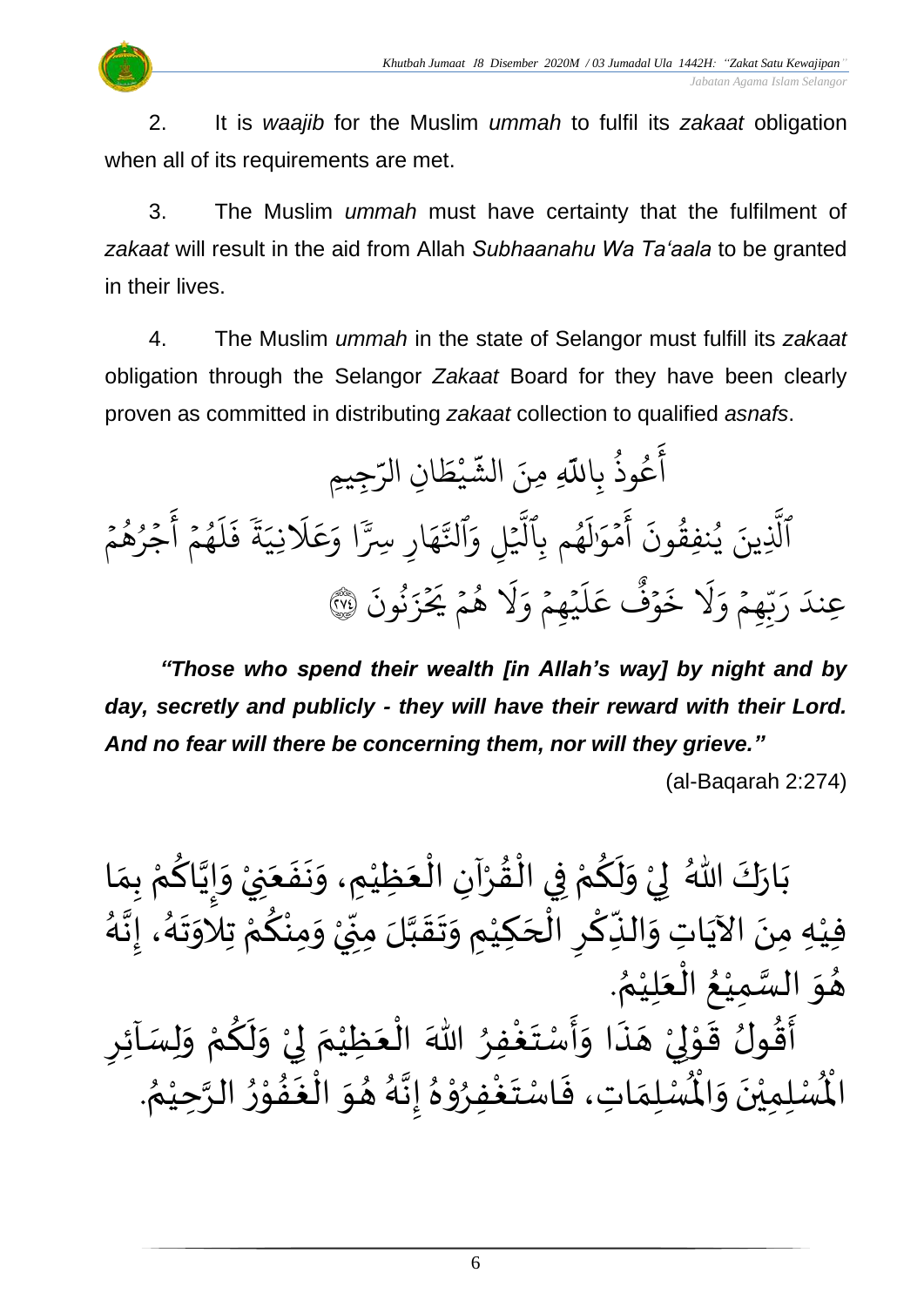

#### **THE SECOND** *KHUTBAH* ِم ا ن ل ع ج ِذيْ ِ ال ِّلِل د م ح ل ِت ا ا ب ي الط ِمن ا ن ق ز ر ، و ن ِ ِمي ل سْ ُْ .<br>∙<br>◆ ے<br>آ َ  $\ddot{\phantom{0}}$ ا<br>تار<br>1 اتا<br>ا و<br>ا ់<br><  $\overline{\phantom{a}}$ ْ  $\overline{\phantom{a}}$ َ  $\frac{1}{2}$ ِّس ا<br>ا  $\ddot{\phantom{0}}$ َ  $\ddot{\phantom{0}}$  $\frac{1}{2}$  $\frac{1}{2}$  $\frac{1}{2}$ ्<br>◆<br>◆ ْ نَ الْمُسْلِمِيْنَ، وَرَزَقَنَا مِنَ الطَّيِّبَاتِ.  $\ddot{\phantom{0}}$ ا<br>ا أَشْهَدُ أَنْ لَّا إِلَهَ إِلاَّ اللّهُ وَحْدَهُ لاَ شَرِيْكَ لَهُ، وَأَشْهَدُ أَنَّ مُحَمَّدًا ំ<br>•  $\tilde{\mathbf{z}}$ و<br>ا ا<br>ر<br>ر ْ  $\tilde{\mathbf{z}}$ و<br>گ اتا ં<br>ત  $\tilde{\cdot}$  $\frac{1}{2}$  $\lambda$  $\frac{1}{2}$ َ<br>ا  $\tilde{\cdot}$ ً<br>أ ن<br>م َ  $\frac{1}{2}$ ن<br>• ا<br>ج ا<br>ا  $\frac{1}{2}$ ْ  $\frac{1}{2}$  $\frac{1}{2}$ و<br>گ  $\tilde{\mathbf{r}}$ ْ <u>ر</u>  $\frac{1}{2}$ عَبْدُهُ وَرَسُوْلُهُ. اَللَّهُمَّ صَلِّ وَسَلِّمْ وَبَارِكْ عَلَى سَيِّدِنَا مُحَمَّدٍ <u>لم</u> ل<br>م  $\overline{\phantom{a}}$  $\frac{1}{2}$  $\ddot{\phantom{0}}$ ِّ  $\frac{1}{2}$  $\frac{1}{\sqrt{2}}$  $\frac{1}{2}$ ْ  $\ddot{\phantom{0}}$ ์ $\frac{1}{2}$ ْ ِّ  $\overline{r}$  $\frac{1}{2}$ ن<br>م ر<br>ر<br>ر ا<br>آ  $\ddot{\phantom{0}}$ و<br>گ  $\frac{1}{2}$ י<br>י و<br>ر  $\frac{1}{2}$  $\frac{1}{2}$  $\frac{1}{2}$ .<br>و ْ .<br>م وَعَلَى آلِهِ وَصَحْبِهِ وَمَنْ تَبِعَهُمْ بِإِحْسَانٍ إِلَى يَوْمِ الدِّيْنِ. أَمَّا  $\overline{\mathbf{1}}$ .<br>م  $\tilde{\cdot}$ ْ ن<br>م َ ِ ْ  $\frac{1}{\sqrt{2}}$ **→** י<br>י  $\ddot{\phantom{0}}$  $\ddot{\phantom{0}}$ ل  $\frac{1}{2}$ <u>ز</u> ֦֧֦֧֦֧<u>֦</u> <u>ر</u><br>-ْ ر<br>ر<br>ر  $\frac{1}{2}$  $\ddot{\phantom{0}}$ ْ  $\frac{1}{2}$  $\frac{1}{2}$ -<br>بَعْدُ، فَيَا عِبَادَ اللهِ، اِتَّقُواْ اللَّهَ، أُوصِيكُمْ وَإِيَّايَ بِتَقْوَى اللهِ  $\frac{1}{2}$ ֦֧֦֦֧֝<u>֦</u>  $\ddot{\ }$ **ؚ** ن<br>•  $\frac{1}{2}$  $\frac{1}{2}$ ْ **∕**<br>م ُ<br>وُ ر<br>ا  $\frac{9}{4}$ ا<br>الم<br>:  $\ddot{\phantom{0}}$ َ َ  $\frac{1}{2}$ و<br>و ំ<br>រ  $\ddot{\ }$ .  $\ddot{\phantom{0}}$ تَقَوْنَ ់<br>្  $\frac{9}{4}$ ا<br>استان<br>جو ر<br>مو فَقَدْ فَازَ الْمُ  $\ddot{\cdot}$  $\frac{1}{2}$ ْ  $\frac{1}{2}$  $\frac{1}{2}$

#### **Respected audience,**

Let us unite upon the basis of authentic Islamic *'aqeedah* that is certain and solidified. Let us unite upon any situations, firmly united facing any circumstances and enemy's threat, whether hidden or apparent. The unity of the Muslim *ummah* is the foundational strength towards the nurturing of *Khayra Ummah* (the best nation). Muslims are entitled to have differing views, what more in worldly matters, but the Muslim *ummah* must continue to unite in *fikrah* (thoughts) and understanding according to the guidelines of the *kalimah* (phrase) لا إله إلا الله me kalimah (phrase) affirmative principles within al-Qur'an and *al-Hadeeth,* as well as sound Islamic brotherhood principles.

In our effort to break the chain of Covid-19, it necessitates every Masjid attendee to remain disciplined and that it is *waajib* (obligatory) to abide by the Standard Operating Procedure (SOP) that has been outlined by JAIS (Selangor Islamic Religious Department), specifically in performing the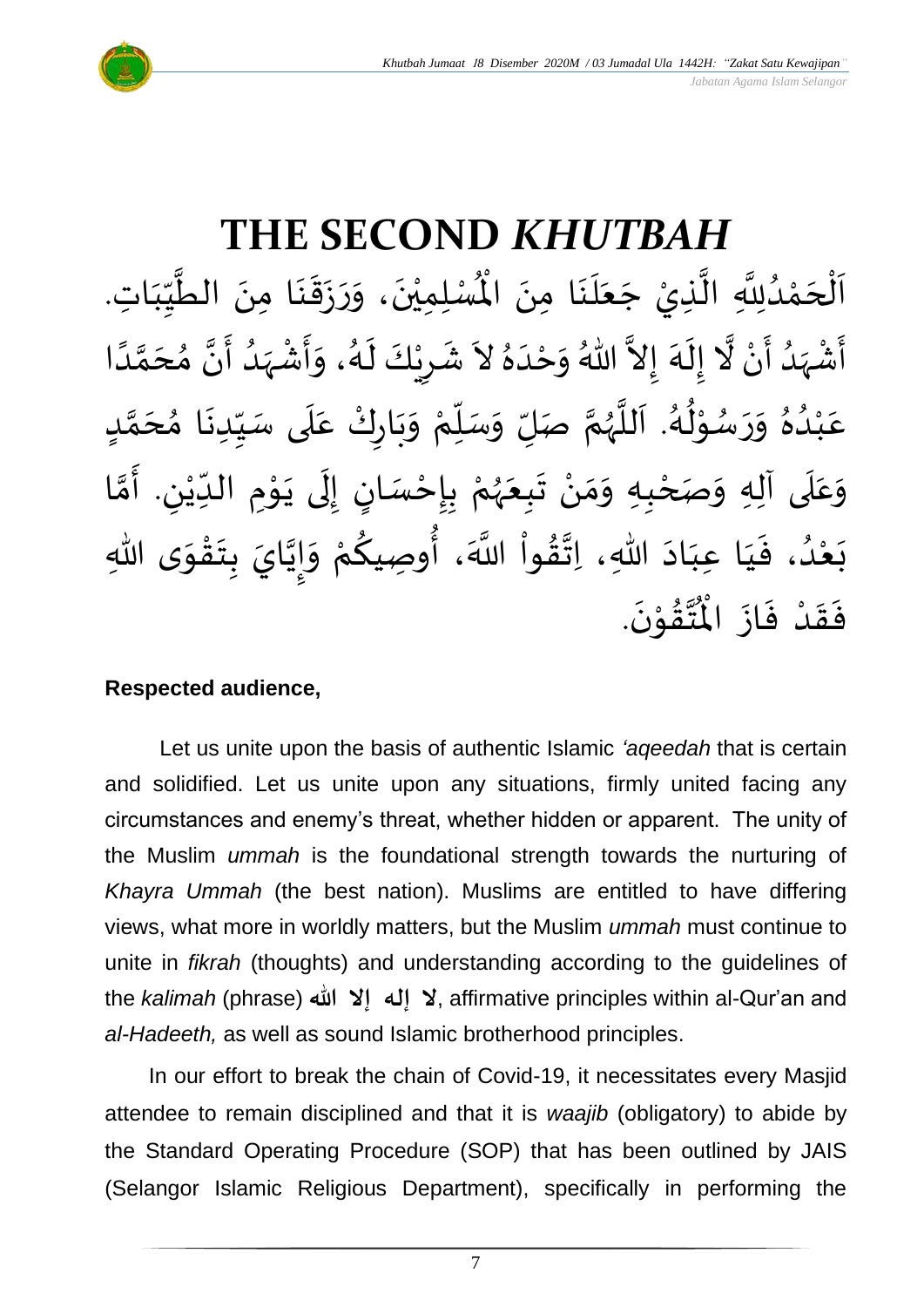

 *Jabatan Agama Islam Selangor*

*wudoo'* (ablution) at home, bringing one's own prayer mat, wearing the face mask while at the Masjid and *Surau*, and practicing social distancing. Those that are unhealthy or unwell are prohibited from performing *salaah* in the Masjid and *Surau*.

ؙۊۢ۠ڡؚڹؘٵتؚ  $\ddot{\phantom{0}}$ ْ<br>با ہ<br>ا ُؤْمِنِيْنَ وَالْمُ  $\tilde{\cdot}$  $\ddot{\phantom{0}}$ ْ <u>់</u> ُْ ِ<br>لْمُسْلِمَاتِ وَالْمُ  $\frac{1}{2}$  $\frac{1}{\sqrt{2}}$ اَللَّهُمَّ اغْفِرْ لِلْمُسْلِمِيْنَ وَالْمُسْلِمَاتِ وَالْمُؤْمِنِيْنَ وَالْمُؤْمِنَاتِ الأَخْيَاءِ  $\frac{1}{2}$  $\ddot{\phantom{0}}$ ់<br>**រ** ,<br>^ ់<br>( ْ ا<br>م ر<br>ر<br>ر ا<br>آ  $\mathbf{r}$  $\frac{1}{1}$ ֦֧֦֧֦֧<u>֦</u> لا<br>ع ំ<br>រ مِنْهُمْ وَالأَمْوَات، إِنَّكَ سَمِيْعٌ قَرِيْبٌ مُجِيْبُ الدَّعَوَاتِ وَيَا قَاضِيَ بو<br>زړ ់<br>•  $\ddot{\ }$ ់<br>ស្ថិ |<br>ع  $\frac{1}{2}$ بر<br>•  $\frac{1}{2}$  $\overline{\phantom{a}}$  $\ddot{\mathbf{r}}$  $\ddot{\phantom{0}}$  $\frac{1}{2}$  $\frac{1}{2}$ .<br>م ا<br>ا ُ ْ )<br>ጎ ه<br>د ا ي ر ق <u>ر</u>  $\frac{1}{2}$ ٌ په موسي<br>سـَمِيـُع ْ الْحَاجَاتِ. اَللَّهُمَّ إِنَّا نَسْأَلُكَ وَنَتَوَسَّلُ إِلَيْكَ بِنَبِيِّكَ الأَمِيْنِ، ْ َ<br>ج  $\frac{1}{1}$  $\frac{1}{2}$  $\frac{1}{2}$  $\ddot{\phantom{0}}$ <u>ر</u><br>: ំ<br>រ  $\tilde{\mathbf{r}}$  $\frac{1}{2}$ ان<br>مر  $\frac{1}{2}$  $\ddot{\phantom{0}}$  $\ddot{\phantom{0}}$  $\frac{1}{2}$  $\frac{1}{\gamma}$ .<br>-<br>- $\ddot{\phantom{0}}$ انا ।<br>∶ ا<br>م و<br>ر ا<br>آ ۔<br>آ  $\overline{\phantom{a}}$ ْ<br>ا  $\overline{\mathbf{r}}$ وَنَسْأَلُكَ بِأَسْمَاَئِكَ الْحُسْنَى، وَصِفَاتِكَ الْعُظْمَى، أَنْ تَحْفَظَ  $\frac{1}{2}$  $\ddot{\phantom{0}}$ ْ  $\ddot{\phantom{0}}$  $\frac{1}{2}$ ֦֧֦֧֦֧֦֧֦֧֦֧֦֧֦֧֧֦֧֦֧֝֝֟֓֓֜֓֓<br>**֧** }<br>● ֦֧֦֧֦֧֦֧֦֧֦֧֦֧֦֧֜֜֜֓֓<br>֧ׅׅ֛֛֝֜֜֜֜֜֜֜֜֜֜֜֜֜֜֝֜֜  $\ddot{\cdot}$  $\tilde{\cdot}$  $\ddot{\phantom{0}}$ و<br>ا ֦֧֦֧֦֧֦֧֦֧֦֧֦֧֦֟֓<br>֧ׅ֝֜֜֜֜֜֜֜֜֜֜֜֜֜֜֜֜֬֟  $\frac{1}{2}$  $\frac{1}{2}$ <u>ر</u> ۔<br>ا  $\frac{1}{2}$  $\ddot{\phantom{0}}$  $\tilde{\cdot}$ ا<br>ا بِعَيْنِ عِنَايَتِكَ الرَّبَّانِيَّةِ، وَبِحِفْظِ وِقَايَتِكَ الصَّمَدَانِيَّةِ، جَلاَلَةَ ا<br>تاب انہ<br>م  $\frac{1}{2}$  $\ddot{\phantom{0}}$ ់<br>( ي َ  $\ddot{\cdot}$ ِ<br>ا  $\sim$ ان<br>ا  $\frac{1}{1}$  $\frac{1}{2}$ ات<br>د د  $\ddot{\phantom{0}}$  $\ddot{\mathbf{r}}$ ֦֧֦֧֦֧<u>֦</u> ِ<br>پ  $\tilde{\cdot}$ ِ<br>عَظَّمِ، سُلْطَان سلاغُور، سُلْطَان شَرَفُ الدِّين ادريس  $\frac{1}{1}$ ُ  $\ddot{\phantom{0}}$  $\ddot{\phantom{0}}$ ់<br>( ُ<br>م }<br>፟**፟** ر<br>م بر<br>أ و<br>ر م<br>الم  $\frac{1}{2}$ َ<br>مو مَلِكِنَا الْمُ َ ์ $\frac{1}{2}$ شاه الحاج، ابن المرحوم سُلْطَان صَلاَحُ الدِّين عبد العزيز ِّ Į ्<br>र ۔<br>ا ا<br>ا ر<br>ر<br>ر ំ<br>រ شاه الحاج. اَللَّهُمَّ أَدِمِ الْعَوْنَ وَالْهِدَايَةَ وَالتَّوْفِيْقَ، وَالصِّحَّةَ י<br>י ان<br>ا  $\frac{1}{2}$  $\ddot{\cdot}$  $\ddot{\phantom{0}}$  $\frac{1}{1}$ ֧֘֝֬֟<br>֧֝֟֟֓֟֓֟֓֟֟֟֟֟֟֜֜  $\frac{1}{2}$  $\ddot{\phantom{0}}$ י<br>י  $\overline{\phantom{a}}$ ا<br>أ ।<br>∕ ें<br>इ ن<br>م و<br>ر<br>ر ۔<br>ا  $\overline{\phantom{a}}$ ا<br>م ة<br>م  $\frac{1}{2}$  $\ddot{\cdot}$ وَالسَّلامَةَ مِنْكَ، لِوَلِيِّ عَهْدِ سلاڠُور، ت**ڠك**و أَمِير شَاه، اِبْنِ ٝ<br>ؙ  $\frac{1}{2}$ ِ<br>پ )<br>፟<br>፟ ٝ<br>ٛ<br>ٛ  $\frac{1}{2}$ ِّ .<br>بر إ  $\frac{1}{2}$ ْ  $\ddot{\cdot}$  $\frac{1}{2}$ ا<br>ما  $\frac{1}{2}$ السُّلْطَان شَرَفُ الدِّين ادريس شاه الحاج، فِي أَمْنٍ وَصَلاَحِ َ<br>ِس ُ  $\frac{1}{2}$  $\ddot{\mathbf{r}}$ ់<br>( ر<br>م  $\frac{1}{2}$ ;<br>;  $\sim$  $\frac{1}{2}$ )<br>إ י<br>י ِ<br>پ -<br>وَعَافِيَةٍ بِمَنَّكَ وَكَرَمِكَ يَا ذَاالْجَلالِ وَالإِكْرَامِ. اَللَّهُمَّ أَطِلُّ ا<br>با ن<br>م ैं<br>,<br>, :<br>تار  $\overline{\phantom{a}}$ ।<br>।<br>। ا<br>د  $\frac{1}{2}$  $\overline{\phantom{a}}$ ֦֧֦֧֦֧֦֧֦֧֦֧֦֧֦֧֜֜֓֓֓<br>**֡**  $\ddot{\cdot}$  $\ddot{\phantom{0}}$ َ  $\frac{1}{2}$ ِ<br>ِ•  $\frac{1}{2}$  $\frac{1}{2}$  $\sum_{i=1}^{n}$ َ .<br>م  $\frac{1}{2}$ عُمْرَ*هُ*مَا، مُصْلِحَيْنِ لِلْمُوَظَّفِيْنَ وَالرَّعِيَّةِ وَالْبِلاَدِ، وَ<sub>ا</sub>  $\frac{1}{2}$  $\frac{1}{2}$  $\frac{1}{2}$ **ٔ** و<br>م <u>់</u> غ بل ِّ  $\frac{1}{2}$  $\tilde{\cdot}$  $\sim$ ֦֧<u>֚</u> ໌ $\tilde{ }$ اتا<br>ا ان<br>ا ์  $\ddot{\phantom{0}}$ ់<br>រ ا<br>الم  $\frac{1}{2}$ ๋<br>^ ់<br>( ់<br>រ ي  $\overline{\phantom{a}}$ مَقَاصِدَهُمَا لِطَرِيقِ الْهُدَى وَالرَّشَادِ. ِ<br>په  $\tilde{\cdot}$  $\frac{1}{1}$ ر<br>ر<br>ر ۔<br>ا  $\ddot{\bm{s}}$ <u>ر</u>  $\ddot{\phantom{0}}$  $\frac{1}{\lambda}$  $\frac{1}{2}$ َ  $\frac{1}{2}$  $\frac{1}{2}$ 

O Allah, You are the Lord that is All Mighty, we are grateful to You for having bestowed upon us *rahmah* and blessings upon this state that